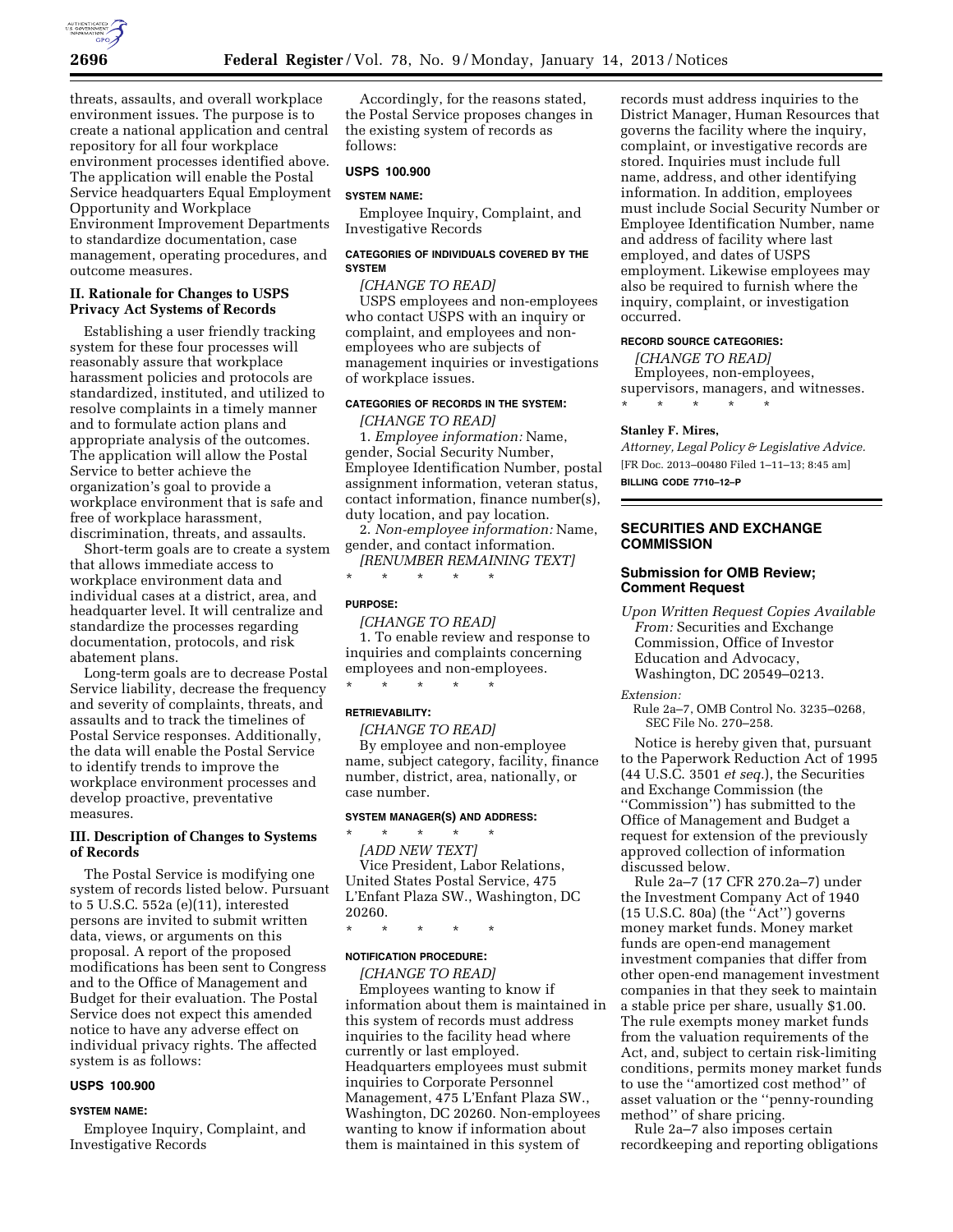on money market funds. The board of directors of a money market fund, in supervising the fund's operations, must establish written procedures designed to stabilize the fund's net asset value (''NAV''). The board must also adopt guidelines and procedures relating to certain responsibilities it delegates to the fund's investment adviser. These procedures and guidelines typically address various aspects of the fund's operations. The fund must maintain and preserve for six years a written copy of both these procedures and guidelines. The fund also must maintain and preserve for six years a written record of the board's considerations and actions taken in connection with the discharge of its responsibilities, to be included in the board's minutes. In addition, the fund must maintain and preserve for three years written records of certain credit risk analyses, evaluations with respect to securities subject to demand features or guarantees, and determinations with respect to adjustable rate securities and asset backed securities. If the board takes action with respect to defaulted securities, events of insolvency, or deviations in share price, the fund must file with the Commission an exhibit to Form N–SAR describing the nature and circumstances of the action. If any portfolio security fails to meet certain eligibility standards under the rule, the fund also must identify those securities in an exhibit to Form N–SAR. After certain events of default or insolvency relating to a portfolio security, the fund must notify the Commission of the event and the actions the fund intends to take in response to the situation.

The 2010 amendments to rule 2a–7 also added new collection of information requirements. First, money market fund boards must adopt written procedures that provide for periodic testing (and reporting to the board) of the fund's ability to maintain a stable NAV per share based on certain hypothetical events. Second, funds must post monthly portfolio information on their Web sites. Third, funds must maintain records of creditworthiness evaluations on counterparties to repurchase agreements that the fund intends to ''look through'' for purposes of rule 2a–7's diversification limitations. Finally, money market funds must promptly notify the Commission of the purchase of any money market fund's portfolio security by an affiliated person in reliance on rule 17a–9 under the Act and explain the reasons for such purchase.

The recordkeeping requirements in rule 2a–7 are designed to enable Commission staff in its examinations of

money market funds to determine compliance with the rule, as well as to ensure that money market funds have established procedures for collecting the information necessary to make adequate credit reviews of securities in their portfolios. The reporting requirements of rule 2a–7 are intended to assist Commission staff in overseeing money market funds and reduce the likelihood that a fund is unable to maintain a stable NAV.

Commission staff estimates that there are 664 money market funds (136 fund complexes), all of which are subject to rule 2a–7. Commission staff further estimates that there will be approximately 10 new money market funds established each year. Commission staff estimates that rule 2a– 7 contains the following collection of information requirements:

• Record of credit risk analyses, and determinations regarding adjustable rate securities, asset backed securities, securities subject to a demand feature or guarantee, and counterparties to repurchase agreements. Commission staff estimates a total annual hour burden for 664 funds to be 451,520 hours.

• Establishment of written procedures designed to stabilize NAV and guidelines and procedures for board delegation of authority. Commission staff estimates a total annual hour burden for 10 new money market funds to be 155 hours.

• Board review of procedures and guidelines of any investment adviser or officers to whom the fund's board has delegated responsibility under rule 2a– 7 and amendment of such procedures and guidelines. Commission staff estimates a total annual hour burden for 166 funds to be 830 hours.

• Written record of board determinations and actions related to failure of a security to meet certain eligibility standards or an event of default or insolvency and notice to the Commission of an event of default or insolvency. Commission staff estimates a total annual hour burden for 20 funds to be 30 hours.

• Establishment of written procedures to test periodically the ability of the fund to maintain a stable NAV per share based on certain hypothetical events (''stress testing''). Commission staff estimates a total annual hour burden for 10 new money market funds to be 220 hours.

• Review, revise, and approve written procedures to stress test a fund's portfolio. Commission staff estimates a total annual hour burden for 136 fund complexes to be 1,632 hours.

• Reports to fund boards on the results of stress testing. Commission staff estimates a total annual hour burden for 136 fund complexes to be 6,800 hours.

• Monthly posting of money market fund portfolio information on a fund's Web site. Commission staff estimates a total annual hour burden for 664 funds and 10 new money market funds to be 56,016 hours.

• Notice to the Commission of the purchase of a money market fund's portfolio security by certain affiliated persons in reliance on rule 17a–9. Commission staff estimates a total annual hour burden for 25 fund complexes to be 25 hours.

Thus, the Commission estimates the total annual burden of the rule's information collection requirements is 517,228 hours.1

The estimated total annual burden is being increased from 395,779 hours to 517,228 hours. This net increase is attributable to a combination of factors, including a decrease in the number of money market funds and fund complexes, and updated information from money market funds regarding hourly burdens, including revised staff estimates of the burden hours required to comply with rule 2a–7 as a result of new information received from surveyed fund representatives.

These estimates of burden hours are made solely for the purposes of the Paperwork Reduction Act. The estimates are not derived from a comprehensive or even a representative survey or study of Commission rules.

Commission staff estimates that in addition to the costs described above, money market funds will incur costs to preserve records, as required under rule 2a–7. These costs will vary significantly for individual funds, depending on the amount of assets under fund management and whether the fund preserves its records in a storage facility in hard copy or has developed and maintains a computer system to create and preserve compliance records. Commission staff estimates that the amount an individual fund may spend ranges from \$100 per year to \$300,000. Based on a cost of \$0.0051295 per dollar of assets under management for small funds, \$0.0005041 per dollar assets under management for medium funds, and \$0.0000009 per dollar of assets under management for large funds, the staff estimates compliance with the record storage requirements of rule 2a–

<sup>1</sup>This estimate is based on the following calculation:  $451,520$  hours +  $155$  hours +  $830$  hours + 30 hours + 220 hours + 1,632 hours + 6,800 hours + 56,016 hours + 25 hours = 517,228 hours.